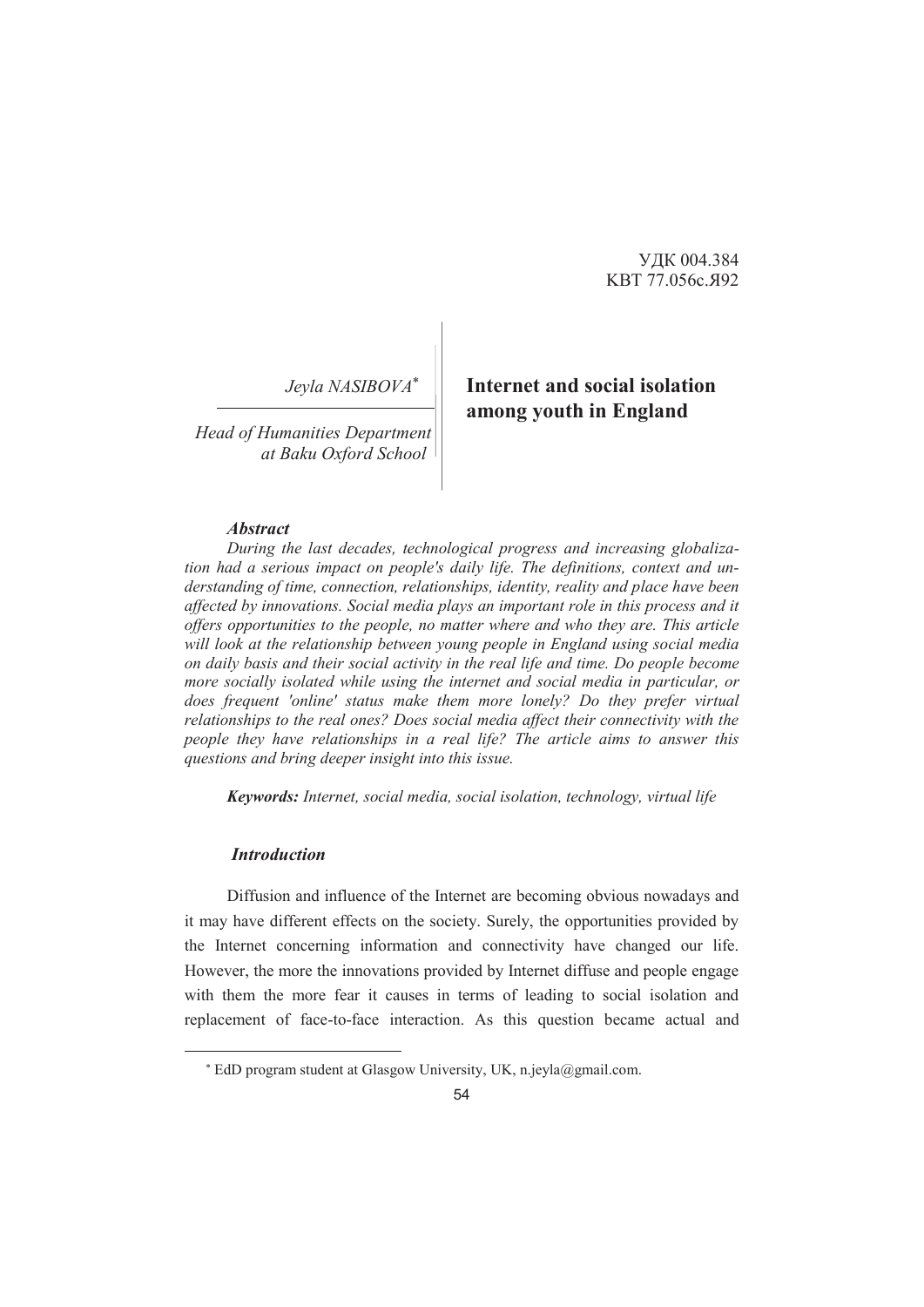important, a range of researches has been done to find out the impact of the Internet on the social life of its users. However, different researchers achieved different results and made different conclusions. Some of them point out that frequent Internet use may lead to social isolation and loneliness while others found out that the opportunities provided by the development of the Internet, including social networks help people to find a friend with likely interests and overcome loneliness.

This study discusses the impact of the Internet use of students aged 18-25 in England received from ten conducted face-to-face interviews. The main focus was made on finding out if the usage of the Internet might cause social isolation and how users feel about it themselves. The results showed that for the University students in the UK, even if the frequent Internet usage may cause a slight feeling of loneliness it does not lead to the social isolation and depression. The level and frequency of the Internet use is under the control of its users and is a matter of their preference.

#### *Research and findings*

The development and diffusion of the Internet along with all the innovations and opportunities provided by it have considerably changed lives of millions people around the world. This change influenced many areas of everyday routine including education, business, economic and political spheres, leisure and social life. Especially the progress of Informational Technologies in terms of allowing connectivity to people without any time and space limitations is ongoing and provides more and more opportunities to communicate and interact globally. As mentioned Webster (2001) life is changing all the time and people do not expect things to remain the same for even next several years.<sup>1</sup>

The Internet became an inherent part of daily life, but some researchers noted that frequently and heavy Internet use may lead to the replacement of normal social relations as the Internet could be considered as the predominant part in the social lives of many of its users (Hamburger, Ben-Artzi, 2002). 2 Social networks

 <sup>1</sup> Webster, F. *Culture and Politics in the Information Age: a new Politics?,* London and NY, Routledge, 2001.

<sup>2</sup> Hamburger, Y.A., Ben-Artzi, E., *The Relationship between extraversion and neuroticism and the dierent uses of the Internet.* Computer in Human Behavior, 16, 2000, pp. 441-445.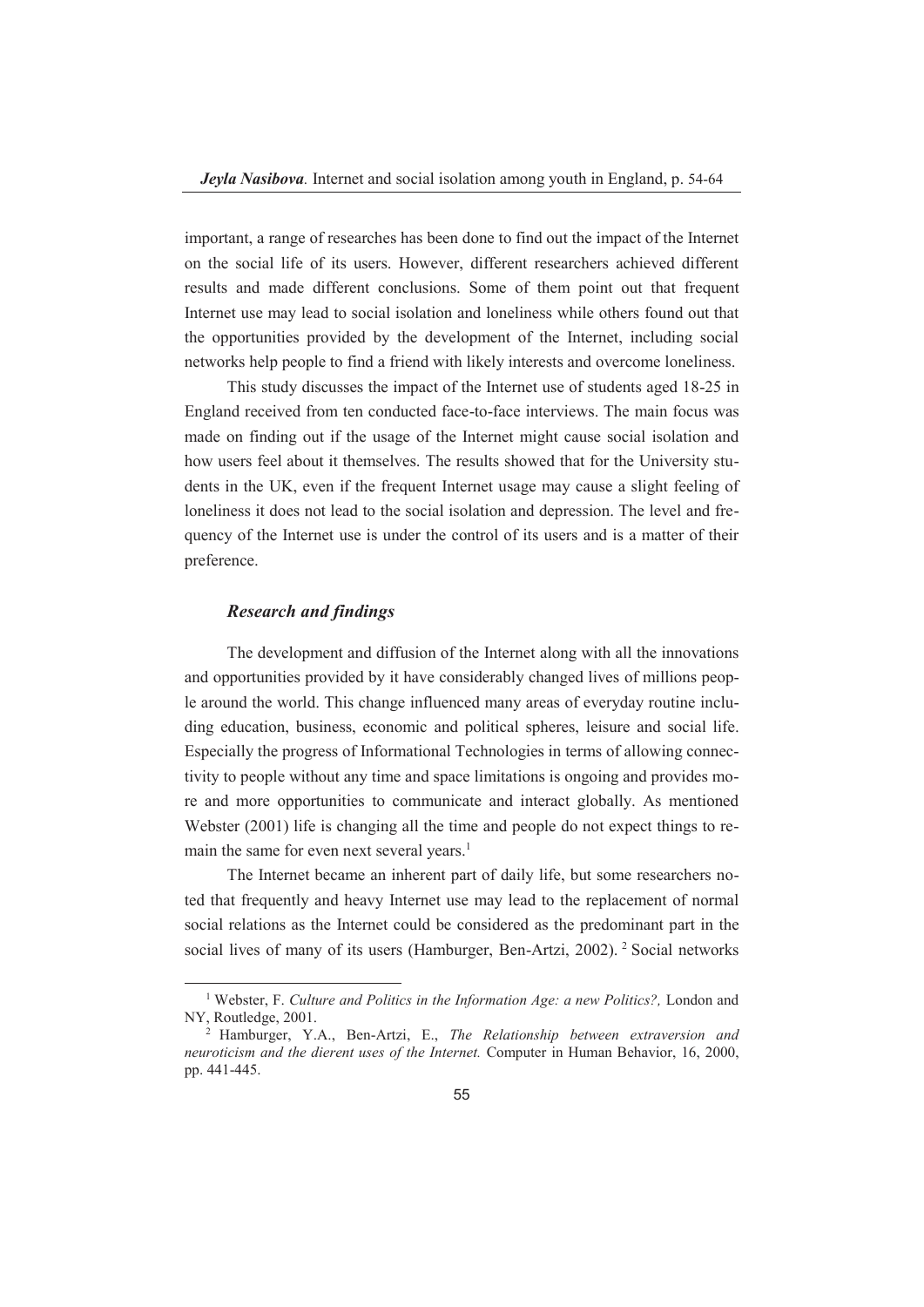become more and more popular every day, people of different age, nationalities, professions and with diverse interests becoming engaged with hundreds of online social communities and virtual groups. For instance, Facebook has more than 800 millions of active your, more of 50% of them log on to the website every day, average user is connected to 80 community pages, events and groups, and more than 350 million users currently logged in to Facebook via their mobile phones (www.facebook.com/press/info.php?statistics, date of access 20.09.2011). Facebook is one of the most wide-spread and popular social networks, however, there are a lot of other which people participate in. Increasingly heavy use of the Internet caused fear of the social isolation and loneliness among the users, who spend considerably a lot of time during the day online and less hours with their friends and families. So, even if people spend this time being connected to others via virtual networks they physically spend it alone. From one point of view, these circumstances may lead to social isolation, which can not only affect normal social life but also might be risky for the health of those who experience it (House,  $2001$ )<sup>1</sup>.

People find their lives influenced by collectivities that have nothing to do with physical presence. So, the new type of community – the virtual community or the community on computer networks may affect real life community. However, it becomes more obvious that virtual communities can be considered as a new modern supplement on the cultural scene (Porter, 1997)<sup>2</sup>. Different reasons made those virtual communities as popular as they are today including chance to shape the identity, find and develop new relationships, join groups and discuss diverse topics with individuals with likely interests, share opinions, thoughts, ideas, photos and videos, play with real people, no matter where they are and other. However, online communities can hardly displace face-to-face contact where people laugh, smile and grumble at each other  $3$  (Wellman, 2004). But there might be a risk that those face-to-face communications and collaborations can happen much rarely and people may become socially isolated. It depends on the personalities and on the level of

 <sup>1</sup> House S. J., *Social Isolation Kills, but How and Why?*, Psychosomatic Medicine 63:273-274, American Psychosomatic Society, 2001.

<sup>2</sup> Porter D., *Internet Culture,* London and NY, Routledge, 1997.

<sup>3</sup> Wellman, B., Quan-Haase A., *Hyperconnected Net Work: Computer Mediated Community in a High-Tech Organisation,* Collaborative Community in Business and Society, USA, 2004.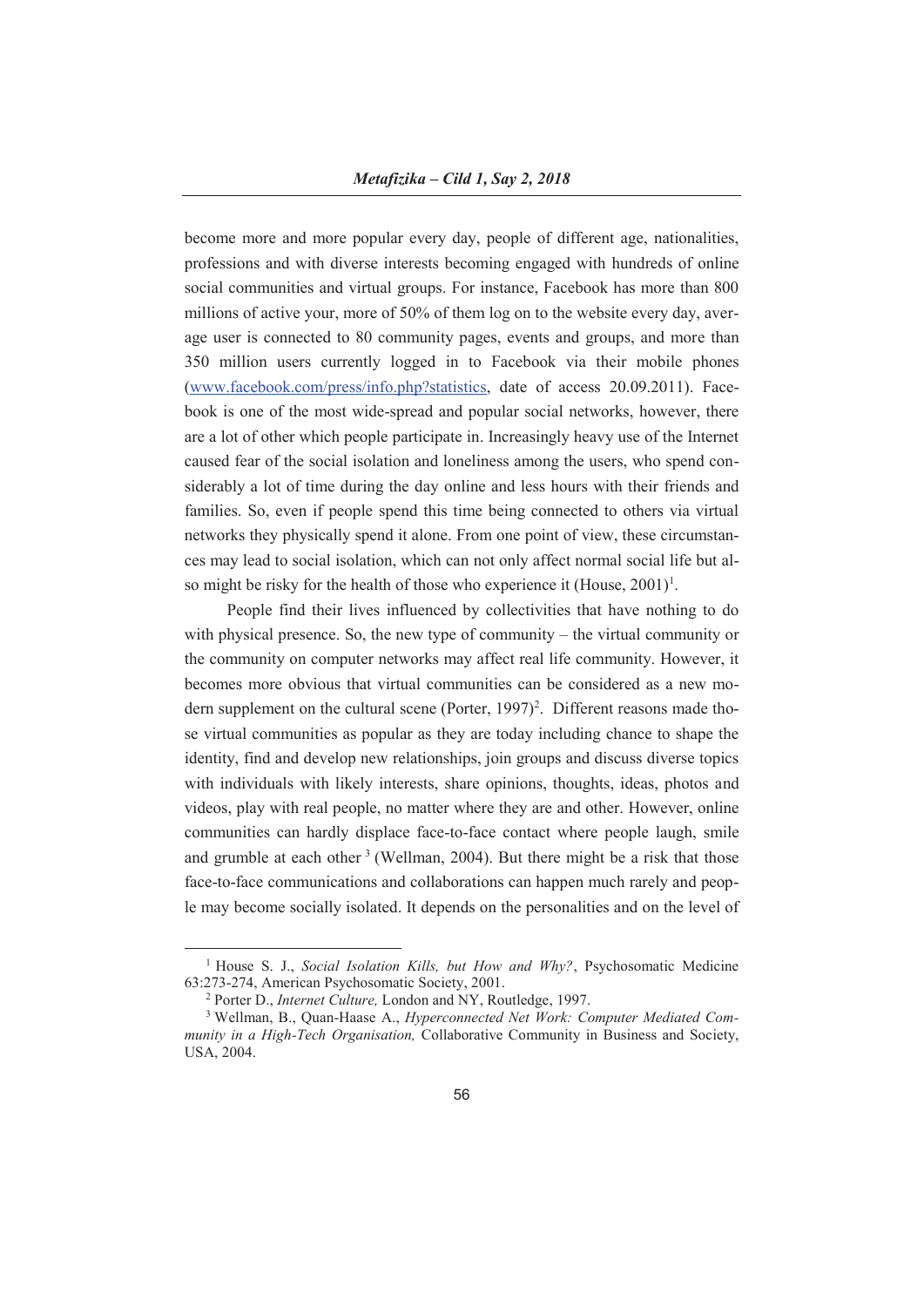development and diffusion of new media and Informational technologies. For instance, in USA and Japan the risk of suffering from social isolation for heavy Internet users is higher than in the UK<sup>1</sup> (Turkle, 2011). However, as the progress of new media and Internet is an ongoing process the situation can change any time.

The development of new media has an obvious impact on the social interaction of people of different ages. However, among the young population, for instance, students' participation in "virtual communities" and social networking are extremely popular nowadays. The internet itself and all the tools which made it easier to connect to give young people a lot of opportunities; and, as it can be seen from the practice, the more developed and improved are the tools of the new media and connectivity, the more innovations it offers to the public, the more popular and widespread they become.

The term "virtual life" is also becoming more abundant along with the progress of informational technologies/new media. 'Virtual life' or 'virtual reality' is a space in which information and data are not stored in the person's brain but in computer networks which enable human communication and activity at a distance<sup>2</sup>. There is a huge range of opportunities provided by virtual life and hence a lot of reasons why people prefer to spend a lot of time "online". Virtual communities, chats, discussion groups are one of the most popular "places" for social interaction. According to some particular observations 3 (McNeeley, 1997, as cited in Flew, 2002, p.82) the reasons why people take part in online discussion groups are the following. First of all, it is the chance to build up a friendship and relationships which can be perceived as being much more difficult to form in the "off-line" community. Secondly, the opportunity to play with personas also plays an important role. Thirdly, there is a chance to circulate new ideas between a group of people with the same interests and the opportunity to find people who share the same ideas and interests, even if they appear as odd or strange for others. People also participate in online communities because of the chance to find romantic relationships and because this participation enables the opportunity for those who feel insulated

 $\frac{1}{1}$ Turkle, S., *Alone Together,* NY*,* Basic Books, 2011.

<sup>2</sup> Rheingold, H., *The Virtual Community,* New York, Harper Perennial, 1994.

<sup>3</sup> Flew T, *New Media,* Oxford University Press, 2002.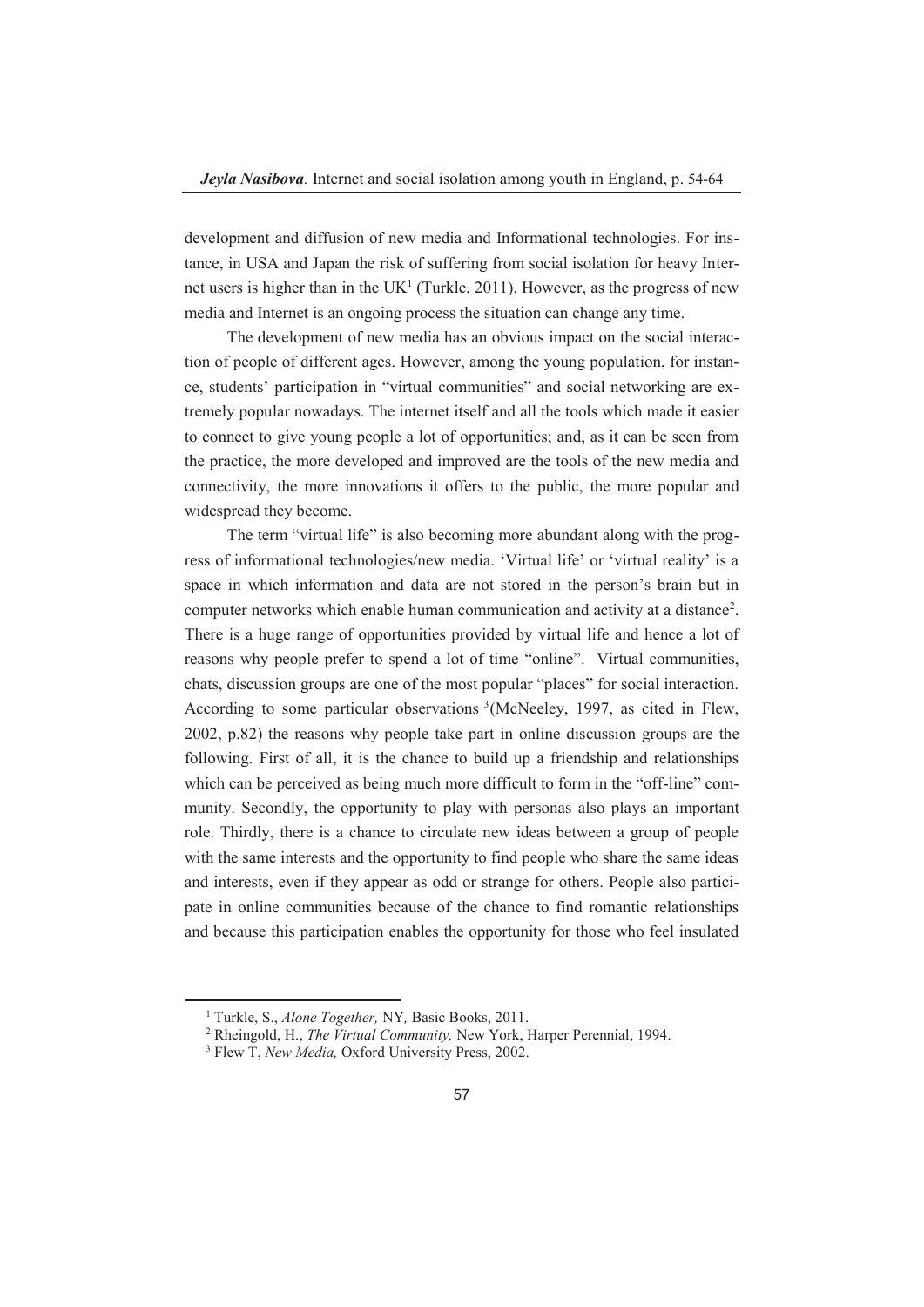or persecuted by society to express their ideas and disseminate opinions, what they can not do via more mainstream media channels.

These reasons seem to express that there is some dissatisfaction with the limitations of "real" communities that increase the involvement in virtual ones.

According to another research (Godwin, 1998, p.38, as cited in Flew, 2002) there are ten main principles which make online communities work, and those are the use of software that promotes group discussion, does not impose a length limitation on postings, front load your online community with diverse and talkative people, lets users resolve their own disputes, promotes institutional memory, through archiving of previous discussion threads, promotes continuity by keeping old postings available, acts as a host to one or more interest groups, commits the online community to the principle of maintaining public spaces for public communication and public events, to be prepared to confront the users with a crisis, as a reason for continuing to participate<sup>1</sup>.

Even if most of these reasons are still playing a huge role in people's participation in virtual networks, during the last decade new media went through the impressive progress and there are many innovations and new opportunities in virtual life, so reasons why online networks attract people and they start to use them more and more may also be different today. And the more time people spend staying "online" for various purposes, the more they spend it physically alone. For instance, while someone is using Facebook, chatting with friends and viewing their profile pages and photos, he/she can feel himself/herself interconnected with many people simultaneously, however, it all is happening while one is alone in his/her room, spending hours in front of the computer, typing. Not even speaking. So, the question is, does the development of the new media and online networks give people the opportunity to become a part of the global community and stay interconnected or it may lead to social isolation?

To bring insight into that question I have conducted a survey and face-to-face interviews among university students in England. Each interviewer provided a researcher with the comprehensive and relevant for the study information which made it possible to give several statements with regards to the topic being researched after analysis and discussion of the data. The questions of the interview were

 $\frac{1}{1}$ <sup>1</sup> Flew T. *New Media*, Oxford University Press, 2002.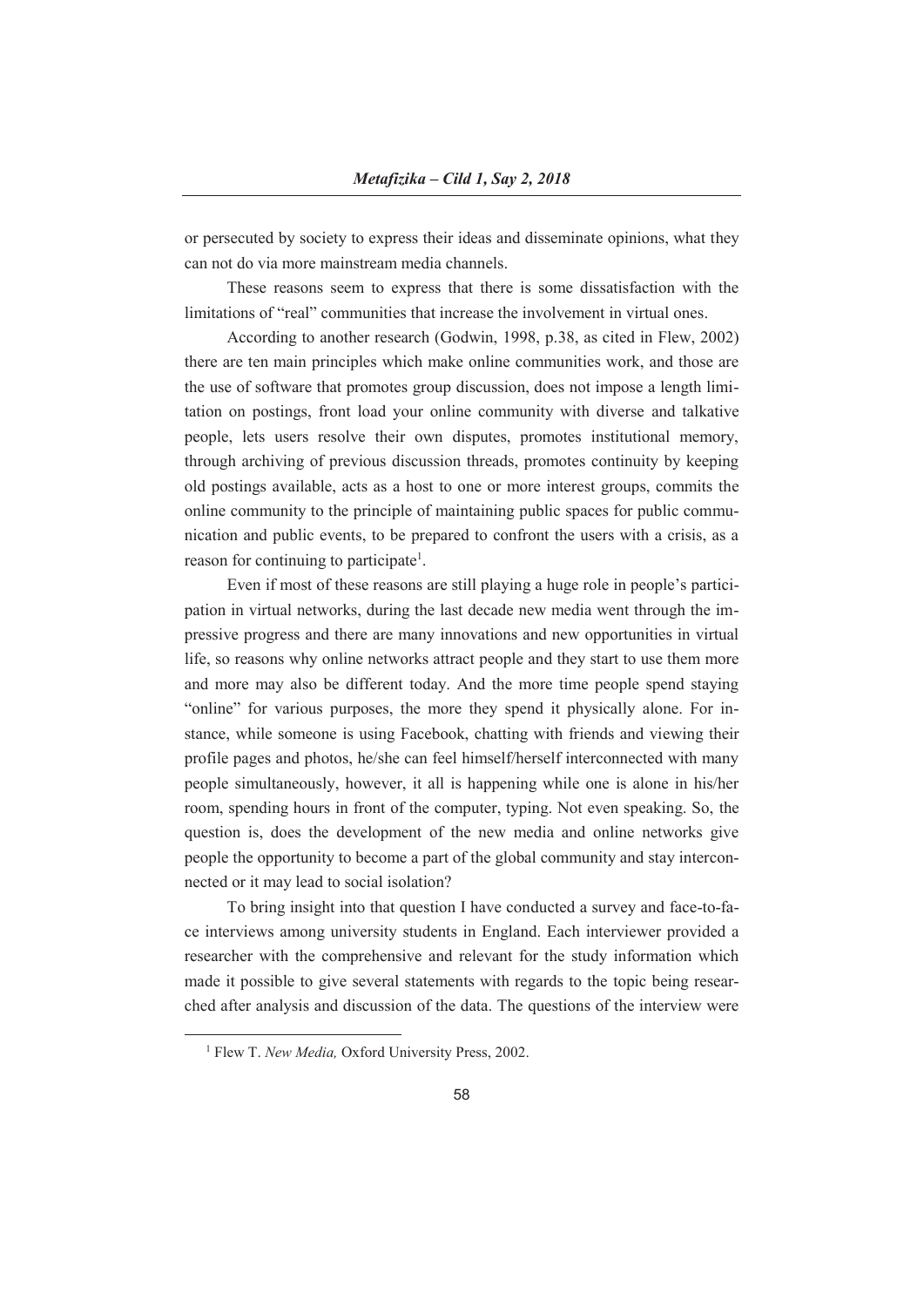subdivided into three types – background, usage of the Internet and virtual networks and feelings and perception in regards with the Internet use and social isolation.

Most of the respondents started using the internet when they were at school, only 3 out of 10 reported that they became Internet users when they finished school, between 17 and 19 years old. The main purpose of engaging with the Internet was access to the information, both general with regards to the personal interests and useful for the studies. For the present period of time, their Internet usage considerably increased. From this survey I found that at the average approximately four hours and a half students spend online every day. Three participants mentioned that they use the Internet all day long through their mobile devices. All ten respondents participate in social networks, and all of them give preference to Facebook, and eight people claimed that social networking is one of the main reasons why they go online and use the Internet in general. However, all ten respondents mentioned that the main purpose of going online for them is keeping in touch with their friends and families. So, as was mentioned by Baym (2010) in the second chapter, communicating and interacting with people through the Internet has no distance/space limitations. According to the result of the research I have done, this opportunity really is the first reason why people, especially students, go online1 . As most of the participants have friends and family abroad, they use Internet to stay in contact with them, and as was argued Turkle (2011) in no longer depends on the distance between them<sup>2</sup>.

It would be important to note that students, who use social networks and other online tools to keep in touch and communicate with their friends and families, use them first of all for social purposes. Apparently, in this case, they are not becoming isolated from society, vice-versa, they use the opportunity to communicate with real people, who they physically are not able to meet in the real life because of the distance. Taking this into account it can be hypothesized that Internet may increase social interaction for those who have a lot of friends and family around the world. As mentioned van Dijk (2006) spending time alone physically but commu-

 $\frac{1}{1}$ Baym, N.K. *Personal Connections in the Digital Age*, Polity Press, UK, 2010.

<sup>2</sup> Turkle, S., *Alone Together,* NY*,* Basic Books, 2011.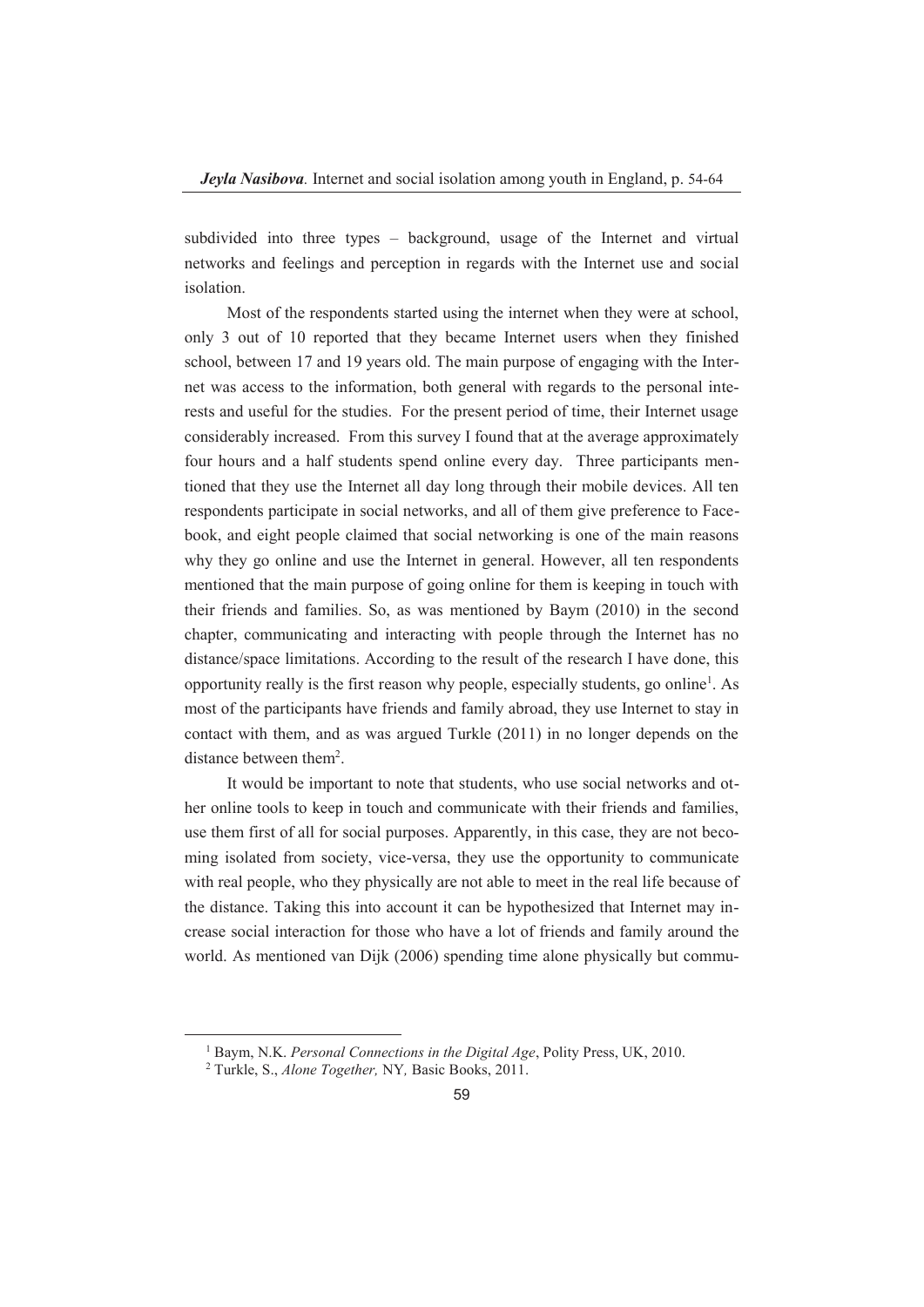nicating online also can be totally social<sup>1</sup>. Hardly, people can feel themselves isolated during these communications; however their perception related to this question will be discussed in details below.

The participants were asked to name other from the social networking main reasons if there are any why they engage with the Internet. The entertainment including watching movies, playing games and listening to the music and personal interests were mentioned six times, email four times, studies and news three times. Eight out of ten participants noted checking the social networks, especially Facebook every day, mostly few times a day, and they often go online just to check them. Nine of them use their mobile devices to have the access to the Internet during the day and check social networks. Only two respondents said that they check them when they have free time, about one time per week. However, one person mentioned that he check Facebook about 15 times per day, which as he pointed out himself might be regarded as considerably heavy use of the Internet.

From the findings introduced above can be seen that within a considerably young population of the United Kingdom the social networks, especially Facebook, became really popular, much more than any other networks. Several times during the interviews Twitter and Skype were also mentioned, however not by all of the respondents and not in the first place. Most of the respondents named social networks as one of the main purposes of using the Internet. If they started to use the Internet while they were at school, for instance, to find some information relevant for their lessons or to look through some interesting for the websites, after the appearance and development of social networks the time they usually spend online increased. People go online several times a day just to check if they have some new 'notifications' which means that their friends on Facebook posted something new, or someone commented or 'liked' their photos or messages, or, maybe someone sent to them a personal message or invited to some event. Thus, the social networks, especially Facebook, give people a chance to follow lives of their friends, to stay in touch with them and be informed about important things happening to their relatives and friends, especially if they are abroad and the most convenient way to communicate with them is via the Internet. If they often update

 <sup>1</sup> Van Dijk, Jan A.G.M, *The Network Society*, London & Dehli, SAGE Publications, 2006.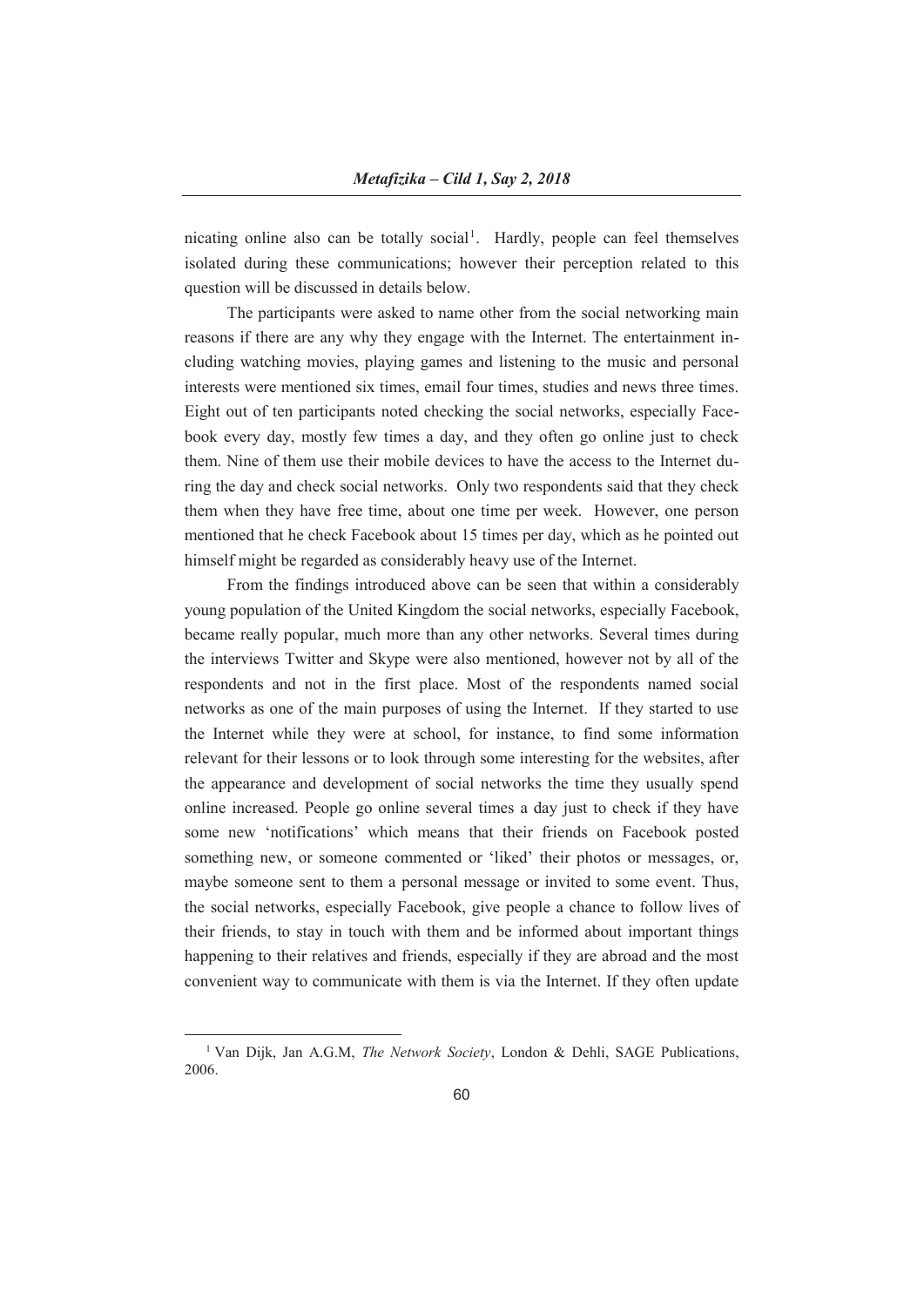the profile pages, other can see what events they had attended, and as one of the innovations on Facebook, even see the places where they had checked in.

The important point is the fact that 90% of the people been interviewed log on Facebook through their mobile phones several times a day. It shows how the development of the new media influence people's participation in social networks, makes it much easier to stay connected as long as one wishes and break the limitation of space and time in this case. People go online and communicate via their mobile phones at any time and any place.<sup>1</sup> The only one participant, Mary, is using the Internet only through the computer but not mobile phone, but from her background and answers on other questions became obvious that she is not a fan of social networks at all, she uses them just to keep in touch with friends and family, but she believes that staying online for a long time can be considered as a wasting of time and prefers face-to-face contact with all other types of communication.

I have also found out that students use the Internet frequently because it provides them with easier and cheaper entertainment. Three respondents mentioned that they frequently watch movies online. The access to the range of movies and music that Internet allows is one of the important reasons why people spend time using it. Especially or students it might be a great opportunity, as they watch the films and listen to the music for very low costs or even for free, and they can do it from their homes. Except from music and movies, the Internet makes it possible to follow your interests and watch most of the shows and TV programs, at any time you are available and have free time. For instance, one of the respondents, Nicolas, mentioned that he usually watches football online. Thus, the Internet also allows people to watch shows they like not in a 'live' regime on TV but when people have free time. If students are busy with their exams and assessments some periods of time, they know that they will be able to watch particular shows they like online, on official websites or YouTube.

Free and easy access to the all recent news in the world, including political, social, economic, news about celebrities and many others, available on all languages, as showed survey, also encourage individuals to spend time online.

The question about the opportunity to meet new people with likely interests and find and develop relationships online has also been raised in the interviews.

 <sup>1</sup> Castells M., *Internet Galaxy,* Oxford University Press, 2001.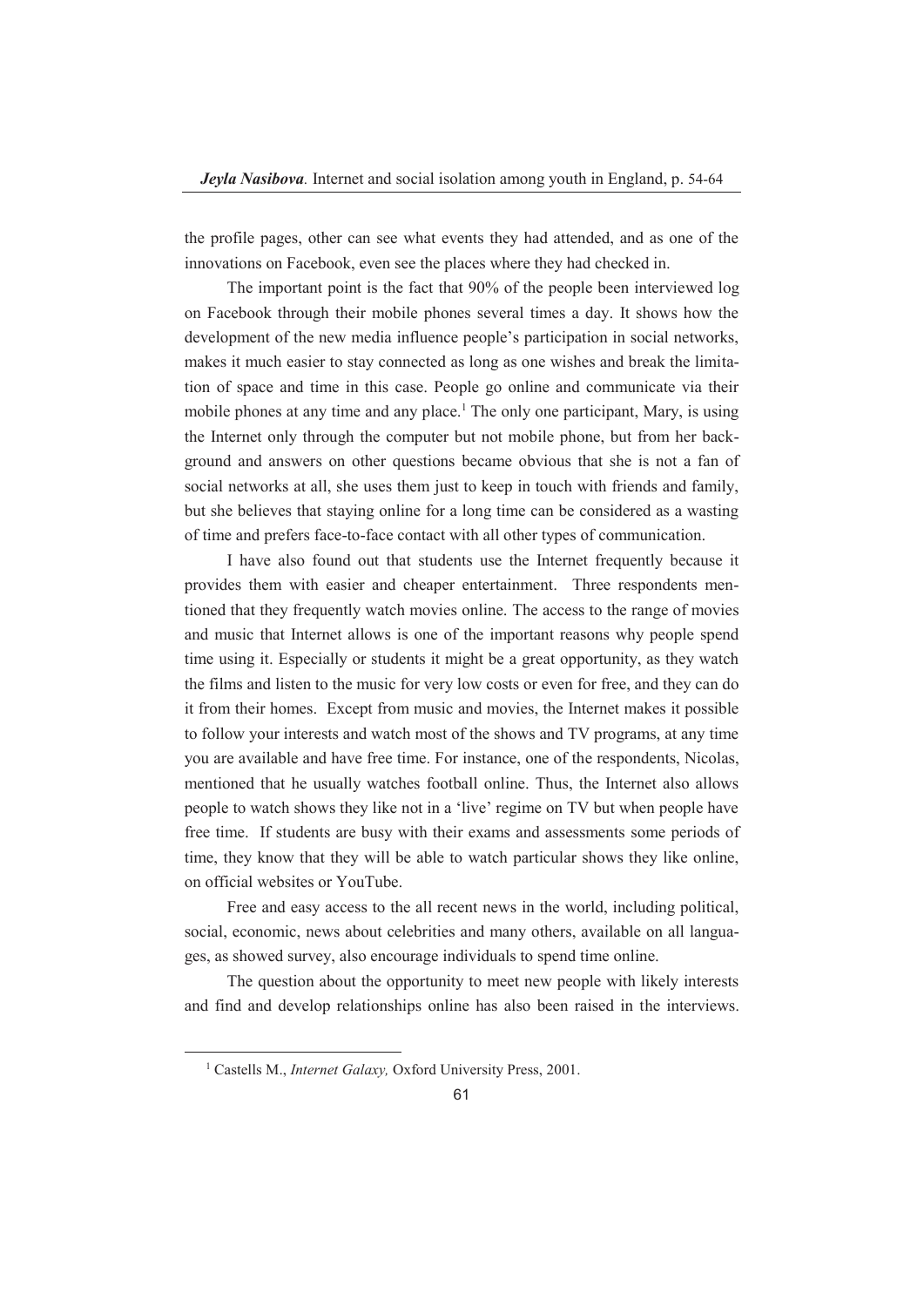As was mentioned in the second chapter, the relationships created online usually do not become really serious, but sometimes, meaningful relations can be created via online connections<sup>1</sup> (Baym, 2010). However, what pointed out four respondents was that virtual relationships should not be called serious ones before people meet in the real life, no matter if they are romantic, social or professional. Three other participants do not believe that online relationships can be considered as real ones. So, as it can be seen, the virtual life offers really attractive opportunities and participants are happy to be involved in the processes and networks, which provide this innovations and possibilities. However, so far none of them sounded like extremely addicted to the Internet person who has a poor social life. Even while getting as much as they can from the Internet they do not prefer virtual life to the real one. So what else can virtual life offer to the people to make them seriously addicted and dependent from itself? As showed results of this research, not all people think that online networks and virtual life, in general, can give them anything that they are not able to get into the real life.

## *Conclusion*

This research showed that student in England mostly use the Internet to engage with social networks, so they go online mostly for virtual social activities. The fear that virtual communities and communication may in the future replace the real ones and therefore, lead to the social isolation of the Internet-addicted people is not relevant to the situation in England. A considerable amount of students in the UK have families and friends abroad, so they spend a lot of time online to communicate with them. In sum, the impact of the Internet use on the social life of university student in the UK is not negative. In this case, there is no threat of the social isolation caused by the Internet use and participation in social networks. Inversely, the opportunities provided by the Internet enrich and amend the social life of many of them, as they allow a different type of social interaction without space and time limitations and at the same time do not affect real social life and activities.

 $\frac{1}{1}$ Baym, N.K. *Personal Connections in the Digital Age*, Polity Press, UK, 2010.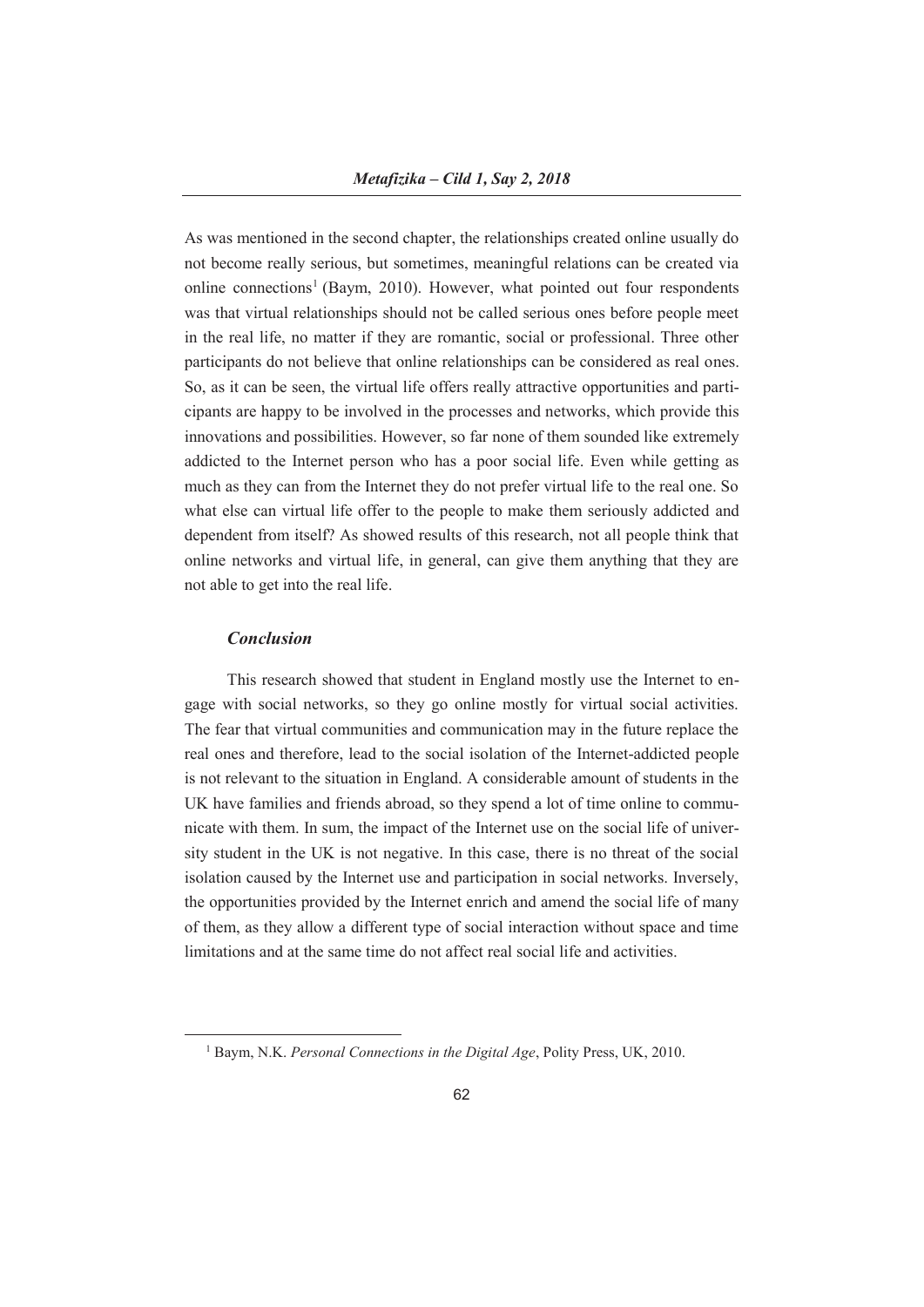#### *References*

1. Baym, N.K. *Personal Connections in the Digital Age*, Polity Press, UK, 2010.

2. Castells M. *Internet Galaxy,* Oxford University Press, 2001.

3. Flew T, *New Media,* Oxford University Press, 2002.

4. Hamburger, Y.A., Ben-Artzi, E., *The Relationship between extraversion and neuroticism and the dierent uses of the Internet.* Computer in Human Behavior, 2000, 16, pp. 441-445.

5. House S. J., *Social Isolation Kills, but How and Why?*, Psychosomatic Medicine 63:273-274, American Psychosomatic Society, 2001.

6. Porter D., *Internet Culture,* London and NY, Routledge

7. Rheingold, H., 1994, *The Virtual Community,* New York, Harper Perennial, 1997.

8. Turkle, S., *Alone Together,* NY*,* Basic Books, 2011.

9. Van Dijk, Jan A.G.M, *The Network Society*, London & Dehli, SAGE Publications, 2006.

10. Webster, F., *Culture and Politics in the Information Age: a new Politics?,*  London and NY, Routledge, 2001.

11. Wellman, B., Quan-Haase A., *Hyperconnected Net Work: Computer Mediated,* 2004.

12. *Community in a High-Tech Organisation,* Collaborative Community in Business and Society, USA.

## *Ceyla Nəsibova*

# *İngiltərədə gənclər arasında internet və social təcrid olunma (xülasə)*

*Son onilliklər ərzində texnoloji inkişaf və qloballaşmanın artması insanların gündəlik həyatına ciddi təsir etmişdir. Zamanın təyinatı, konteksti və anlaşılması,*  alaqalar, münasibatlar, şaxsiyyət, gerçəklik və məkan yeniliklərin təsirinə uğramış*dır. Bu prosesdə sosial media mühüm rol oynayır və insanlara kimliyindən və harada olmaqlarından asılı olmayaraq imkanlar təklif edir. Bu məqalədə İngiltərədə yaşayan gündəlik sosial mediadan istifadə edən gənclərin real həyatlarında və za*manlarında sosial həyatdakı fəaliyyətləri arasındakı əlaqəni nəzərdən keçirilir. İn*sanlar internetdən və xüsusilə də sosial mediadan istifadə edərkən daha çox sosial cəhətdən təcrid olunurlar, yaxud mütəmadi "online" vəziyyətdə olmaları onları daha da yalnız edir? Onlar virtual münasibəti real münasibətlərdən üstün tuturlar? Sosial media insanların real həyatında münasibətdə olduqları insanlarla əlaqələri*nə təsir edirmi? Məqalə bu suallara cavab tapmağı və bu məsələyə daha dərin bir *baxış yetirməyi qarşısına məqsəd qoymuşdur.*